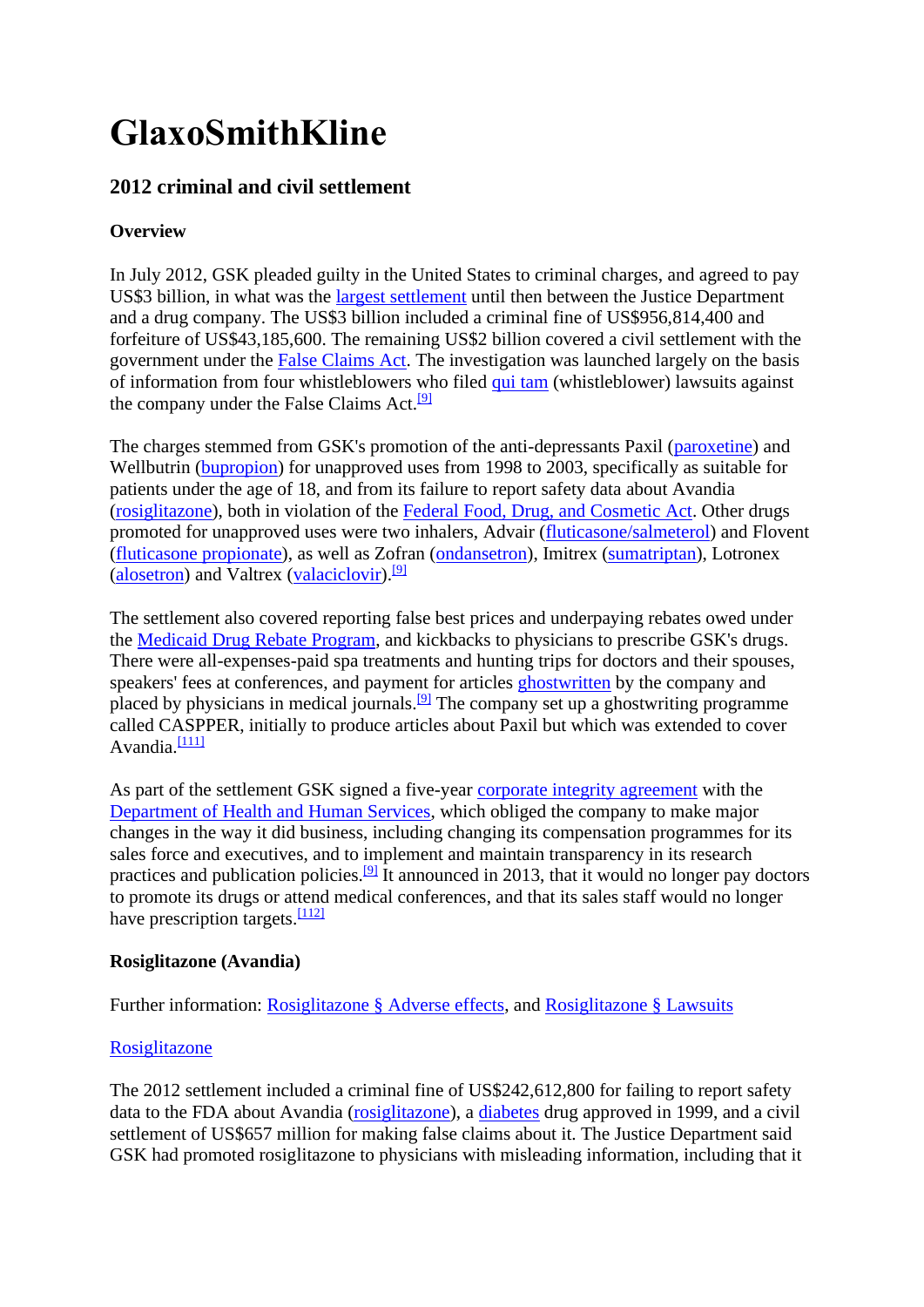conferred cardiovascular benefits despite an FDA-mandated label warning of cardiovascular risks. $[9]$ 

In 1999, [John Buse,](https://en.wikipedia.org/wiki/John_Buse) a diabetes specialist, told medical conferences that rosiglitazone might carry an increased risk of cardiovascular problems. GSK threatened to sue him, called his university head of department, and persuaded him to sign a retraction.<sup>[\[113\]](https://en.wikipedia.org/wiki/GlaxoSmithKline#cite_note-114)</sup> GSK raised questions internally about the drug's safety in 2000, and in 2002, the company [ghostwrote](https://en.wikipedia.org/wiki/Medical_ghostwriter) an article in *[Circulation](https://en.wikipedia.org/wiki/Circulation_(journal))* describing a GSK funded clinical trial that suggested rosiglitazone might have a beneficial effect on cardiovascular risk.<sup>[\[114\]](https://en.wikipedia.org/wiki/GlaxoSmithKline#cite_note-115)</sup> From 2001, reports began to link the [thiazolidinediones](https://en.wikipedia.org/wiki/Thiazolidinedione) (the class of drugs to which rosiglitazone belongs) to [heart failure.](https://en.wikipedia.org/wiki/Heart_failure)<sup>[\[115\]](https://en.wikipedia.org/wiki/GlaxoSmithKline#cite_note-pmid20154334-116)</sup> In April that year, GSK began a six-year, [open-label,](https://en.wikipedia.org/wiki/Open-label_trial) [randomized trial,](https://en.wikipedia.org/wiki/Randomized_controlled_trial) known as RECORD, to examine rosiglitazone and cardiovascular events.<sup>[\[116\]](https://en.wikipedia.org/wiki/GlaxoSmithKline#cite_note-RECORDLancet-117)</sup> Two GSK [meta-analyses](https://en.wikipedia.org/wiki/Meta-analysis) in 2005, and 2006, showed an increased risk of cardiovascular problems with rosiglitazone; the information was passed to the FDA and posted on the company website, but not otherwise published. By December 2006, rosiglitazone had become the top-selling diabetes drug, with annual sales of US\$3.3 billion. $\frac{[115]}{[115]}$  $\frac{[115]}{[115]}$  $\frac{[115]}{[115]}$ 

In June 2007, *[The New England Journal of Medicine](https://en.wikipedia.org/wiki/The_New_England_Journal_of_Medicine)* published a meta-analysis that associated the drug with an increased risk of [heart attack.](https://en.wikipedia.org/wiki/Myocardial_infarction)<sup>[\[117\]](https://en.wikipedia.org/wiki/GlaxoSmithKline#cite_note-118)</sup> GSK had reportedly tried to persuade one of the authors, [Steven Nissen,](https://en.wikipedia.org/wiki/Steven_Nissen) not to publish it, after receiving an advance copy from one of the journal's peer reviewers, a GSK consultant.<sup>[\[118\]](https://en.wikipedia.org/wiki/GlaxoSmithKline#cite_note-119)[\[119\]](https://en.wikipedia.org/wiki/GlaxoSmithKline#cite_note-120)</sup> In July 2007, FDA scientists suggested that rosiglitazone had caused 83,000 excess heart attacks between 1999 and  $2007$ .<sup>[\[120\]:](https://en.wikipedia.org/wiki/GlaxoSmithKline#cite_note-Senatereport-121)[4\[121\]](https://en.wikipedia.org/wiki/GlaxoSmithKline#cite_note-Graham-122)</sup> The FDA placed restrictions on the drug, including adding a boxed [warning,](https://en.wikipedia.org/wiki/Boxed_warning) but did not withdraw it.<sup>[\[122\]](https://en.wikipedia.org/wiki/GlaxoSmithKline#cite_note-123)</sup> (In 2013, the FDA rejected that the drug had caused excess heart attacks.)<sup>[\[123\]](https://en.wikipedia.org/wiki/GlaxoSmithKline#cite_note-FDAheart-124)</sup> A [Senate Finance Committee](https://en.wikipedia.org/wiki/United_States_Senate_Committee_on_Finance) inquiry concluded in 2010, that GSK had sought to intimidate scientists who had concerns about rosiglitazone.<sup>[\[120\]](https://en.wikipedia.org/wiki/GlaxoSmithKline#cite_note-Senatereport-121)</sup> In February that year the company tried to halt publication of an editorial about the controversy by Nissen in the *European Heart Journal*. [\[124\]](https://en.wikipedia.org/wiki/GlaxoSmithKline#cite_note-125)

The results of GSK's RECORD trial were published in June 2009. It confirmed an association between rosiglitazone and an increased risk of heart failure and fractures, but not of heart attack, and concluded that it "does not increase the risk of overall cardiovascular morbidity or mortality compared with standard glucose-lowering drugs."<sup>[\[116\]](https://en.wikipedia.org/wiki/GlaxoSmithKline#cite_note-RECORDLancet-117)</sup> Steven Nissan and Kathy Wolkski argued that the study's low event rates reduced its statistical power.<sup>[\[125\]](https://en.wikipedia.org/wiki/GlaxoSmithKline#cite_note-126)</sup> In September 2009, rosiglitazone was suspended in Europe.<sup>[\[126\]](https://en.wikipedia.org/wiki/GlaxoSmithKline#cite_note-127)</sup> The results of the RECORD study were confirmed in 2013, by the Duke Clinical Research Institute, in an independent review required by the FDA.<sup> $[127]$ </sup> In November that year the FDA lifted the restrictions it had placed on the  $\frac{128}{128}$  The boxed warning about heart attack was removed; the warning about heart failure remained in place. $\frac{[123]}{]}$  $\frac{[123]}{]}$  $\frac{[123]}{]}$ 

#### **Paroxetine (Paxil/Seroxat)**

Main article: [Study 329](https://en.wikipedia.org/wiki/Study_329)

#### [Paroxetine,](https://en.wikipedia.org/wiki/Paroxetine) known as Paxil and Seroxat

GSK was fined for promoting Paxil/Seroxat [\(paroxetine\)](https://en.wikipedia.org/wiki/Paroxetine) for treating depression in the under-18s, although the drug had not been approved for pediatric use.<sup>[\[9\]](https://en.wikipedia.org/wiki/GlaxoSmithKline#cite_note-USDOJJuly2012-10)</sup> Paxil had US\$4.97 billion worldwide sales in  $2003$ .<sup>[\[129\]](https://en.wikipedia.org/wiki/GlaxoSmithKline#cite_note-CMAJ2004-130)</sup> The company conducted nine clinical trials between 1994, and 2002, none of which showed that Paxil helped children with depression.<sup>[\[130\]](https://en.wikipedia.org/wiki/GlaxoSmithKline#cite_note-131)</sup> From 1998, to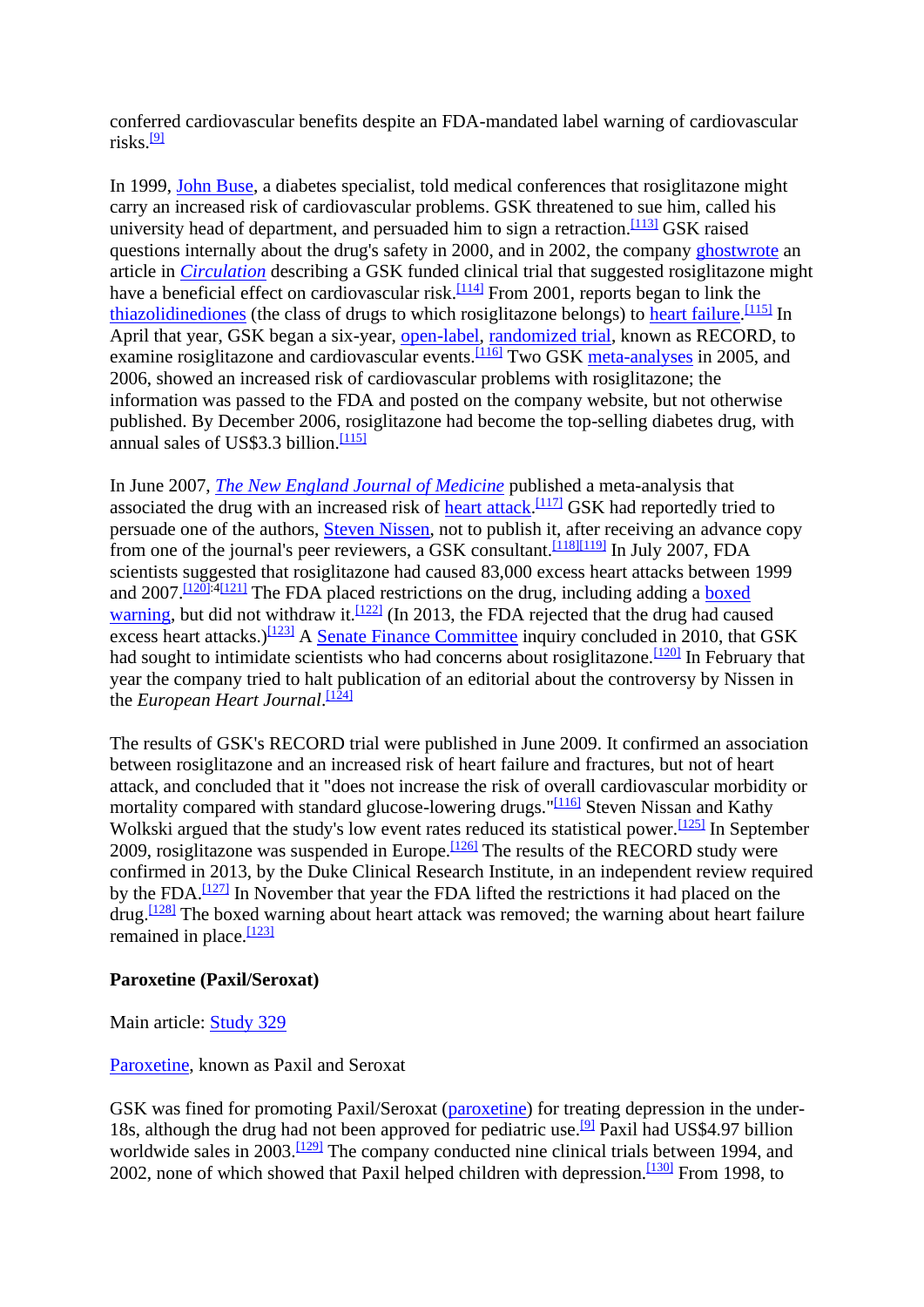2003, it promoted the drug for the under-18s, paying physicians to go on all-expenses paid trips, five-star hotels and spas.[\[9\]](https://en.wikipedia.org/wiki/GlaxoSmithKline#cite_note-USDOJJuly2012-10) From 2004, Paxil's label, along with those of similar drugs, included an FDA-mandated boxed warning that it might increase the risk of suicidal ideation and behaviour in patients under  $18.19$ 

An internal SmithKline Beecham document said in 1998, about withheld data from two GSK studies: "It would be commercially unacceptable to include a statement that [pediatric] efficacy had not been demonstrated, as this would undermine the profile of paroxetine."[\[129\]](https://en.wikipedia.org/wiki/GlaxoSmithKline#cite_note-CMAJ2004-130)[\[131\]](https://en.wikipedia.org/wiki/GlaxoSmithKline#cite_note-132) The company [ghostwrote](https://en.wikipedia.org/wiki/Medical_ghostwriter) an article, published in 2001, in the *Journal of the American Academy of Child and Adolescent Psychiatry*, that misreported the results of one of its clinical trials, **Study 329**.<sup>[\[9\]](https://en.wikipedia.org/wiki/GlaxoSmithKline#cite_note-USDOJJuly2012-10)[\[132\]](https://en.wikipedia.org/wiki/GlaxoSmithKline#cite_note-133)</sup> The article concluded that Paxil was "generally well tolerated and effective for major depression in adolescents."<sup>[\[133\]](https://en.wikipedia.org/wiki/GlaxoSmithKline#cite_note-134)</sup> The suppression of the research findings is the subject of the 2008 book *[Side Effects](https://en.wikipedia.org/wiki/Side_Effects_(Bass_book))* by [Alison Bass.](https://en.wikipedia.org/wiki/Alison_Bass)<sup>[\[134\]](https://en.wikipedia.org/wiki/GlaxoSmithKline#cite_note-135)[\[135\]](https://en.wikipedia.org/wiki/GlaxoSmithKline#cite_note-136)</sup>

For 10 years GSK marketed Paxil as non-habit forming. In 2001, 35 patients filed a classaction suit alleging they had suffered withdrawal symptoms, and in 2002, a Los Angeles court issued an injunction preventing GSK from advertising that the drug was not habit forming.  $[136]$ The court withdrew the injunction after the FDA objected that the court had no jurisdiction over drug marketing that the FDA had approved.<sup>[\[137\]](https://en.wikipedia.org/wiki/GlaxoSmithKline#cite_note-138)</sup> In 2003, a World Health Organization committee reported that Paxil was among the top 30 drugs, and top three antidepressants, for which dependence had been reported.<sup>[\[138\]](https://en.wikipedia.org/wiki/GlaxoSmithKline#cite_note-WHOdependence-139)[\[n 2\]](https://en.wikipedia.org/wiki/GlaxoSmithKline#cite_note-140)</sup>

### **Bupropion (Wellbutrin)**

The company was also fined for promoting Wellbutrin [\(bupropion\)](https://en.wikipedia.org/wiki/Bupropion) – approved at the time for [major depressive disorder](https://en.wikipedia.org/wiki/Major_depressive_disorder) and also sold as a smoking-cessation aid, Zyban – for weight loss and the treatment of [attention deficit hyperactivity disorder,](https://en.wikipedia.org/wiki/Attention_deficit_hyperactivity_disorder) sexual dysfunction and substance addiction. GSK paid doctors to promote these off-label uses, and set up supposedly independent advisory boards and [Continuing Medical Education](https://en.wikipedia.org/wiki/Continuing_Medical_Education) programmes.<sup>[\[9\]](https://en.wikipedia.org/wiki/GlaxoSmithKline#cite_note-USDOJJuly2012-10)</sup>

## **2010 Pandemrix connected with narcolepsy**

**The [Pandemrix](https://en.wikipedia.org/wiki/Pandemrix)** [influenza vaccine](https://en.wikipedia.org/wiki/Influenza_vaccine) was developed by GlaxoSmithKlinefIn in 2006. It was used by Finland and Sweden in the  $H1N1$  mass vaccination of the population against the  $2009$ [swine flu pandemic.](https://en.wikipedia.org/wiki/2009_swine_flu_pandemic) In August 2010, [The Swedish Medical Products Agency \(MPA\)](https://en.wikipedia.org/wiki/Medical_Products_Agency_(Sweden)) and [The](https://en.wikipedia.org/wiki/National_Institute_for_Health_and_Welfare_(THL),_Finland)  [Finnish National Institute for Health and Welfare \(THL\)](https://en.wikipedia.org/wiki/National_Institute_for_Health_and_Welfare_(THL),_Finland) launched investigations regarding the development of [narcolepsy](https://en.wikipedia.org/wiki/Narcolepsy) as a possible side effect to Pandemrix flu vaccination in children,<sup>[\[139\]](https://en.wikipedia.org/wiki/GlaxoSmithKline#cite_note-lakemedelsverket.se-141)</sup> and found a 6.6-fold increased risk among children and youths, resulting in 3.6 additional cases of narcolepsy per  $100,000$  vaccinated subjects.<sup>[\[140\]](https://en.wikipedia.org/wiki/GlaxoSmithKline#cite_note-142)</sup>

In February 2011, [The Finnish National Institute for Health and Welfare \(THL\)](https://en.wikipedia.org/wiki/National_Institute_for_Health_and_Welfare_(THL),_Finland) concluded that there is a clear connection between the Pandemrix vaccination campaign of 2009 and 2010 and the narcolepsy epidemic in Finland. A total of 152 cases of narcolepsy were found in Finland during 2009–2010, and ninety percent of them had received the Pandemrix vaccination.[\[141\]](https://en.wikipedia.org/wiki/GlaxoSmithKline#cite_note-143)[\[142\]](https://en.wikipedia.org/wiki/GlaxoSmithKline#cite_note-144)[\[143\]](https://en.wikipedia.org/wiki/GlaxoSmithKline#cite_note-145) Sweden however observed very few influenza cases totally in 2009 and especially 2010 as compared to most other years.<sup>[\[144\]](https://en.wikipedia.org/wiki/GlaxoSmithKline#cite_note-146)</sup> In 2015 it was reported that the British [Department of Health](https://en.wikipedia.org/wiki/Department_of_Health_(United_Kingdom)) was paying for [Sodium oxybate](https://en.wikipedia.org/wiki/Sodium_oxybate) medication for 80 patients who are taking legal action over problems linked to the use of the swine flu vaccine, at a cost to the government of £12,000 per patient per year.  $\frac{[145]}{[145]}$  $\frac{[145]}{[145]}$  $\frac{[145]}{[145]}$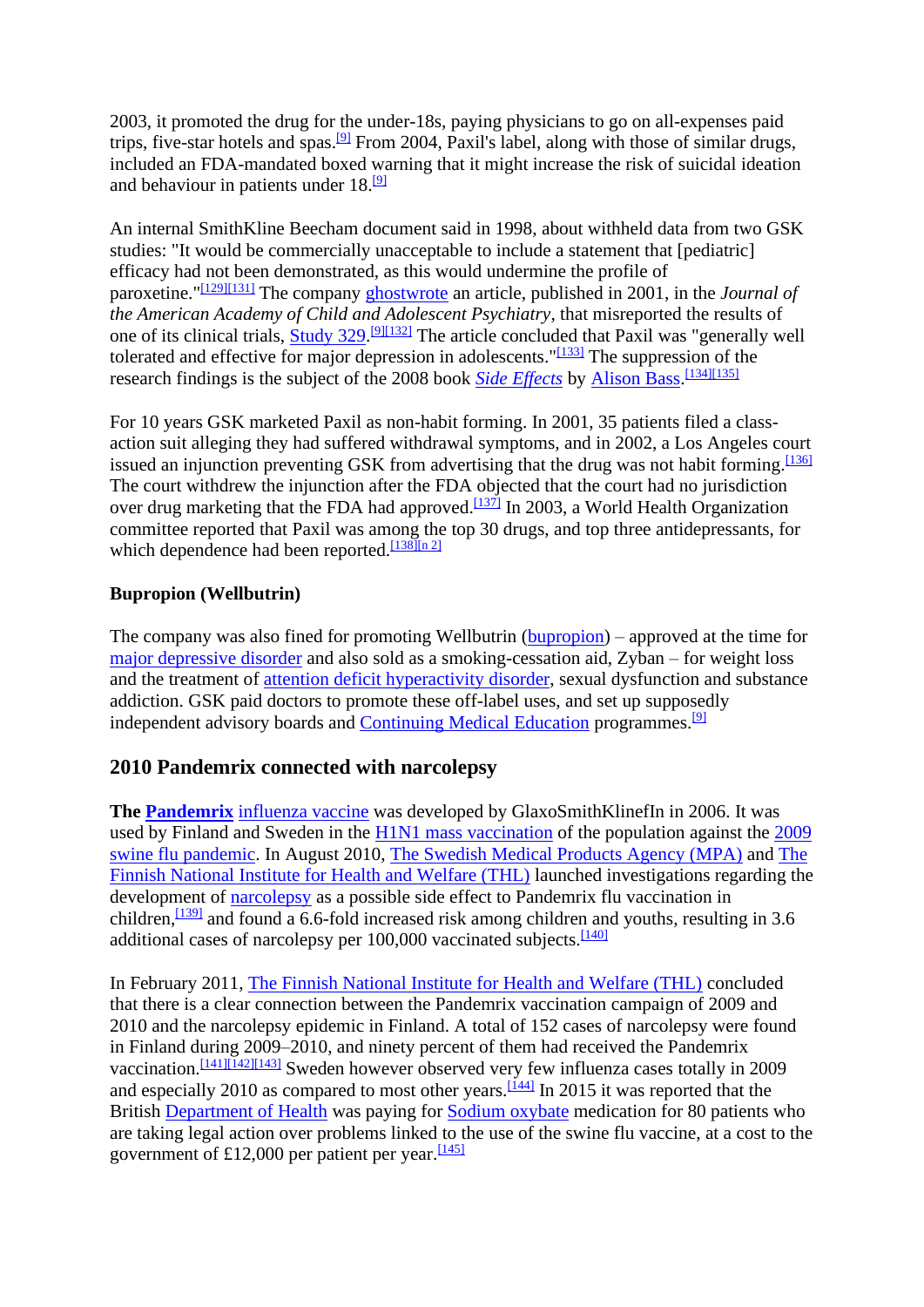## **1973 Antitrust case over griseofulvin**

In the 1960s Glaxo Group Ltd. (Glaxo) and Imperial Chemical Industries (ICI) each owned patents covering various aspects of the antifungal drug [griseofulvin.](https://en.wikipedia.org/wiki/Griseofulvin)<sup>[\[146\]:5](https://en.wikipedia.org/wiki/GlaxoSmithKline#cite_note-GSKICI-148)4, nn. 1–[2\[147\]](https://en.wikipedia.org/wiki/GlaxoSmithKline#cite_note-LaHatte-149)</sup> They created a [patent pool](https://en.wikipedia.org/wiki/Patent_pool) by [cross-licensing](https://en.wikipedia.org/wiki/Cross-licensing) their patents, subject to express licensing restrictions that the chemical from which the "finished" form of the drug (tablets and capsules) was made must not be resold in bulk form, and they licensed other drug companies to sell the drug in finished form and subject to similar restrictions.  $\frac{[146]:54-55[147]}{]}$  $\frac{[146]:54-55[147]}{]}$  $\frac{[146]:54-55[147]}{]}$  $\frac{[146]:54-55[147]}{]}$  $\frac{[146]:54-55[147]}{]}$  The effect and intent of the [bulk](https://en.wikipedia.org/wiki/Bulk-sale_restriction)[sale restriction](https://en.wikipedia.org/wiki/Bulk-sale_restriction) was to keep the drug chemical out of the hands of small companies that might act as price-cutters, and the effect was to maintain stable, uniform prices.<sup>[\[148\]](https://en.wikipedia.org/wiki/GlaxoSmithKline#cite_note-Leslie-150)[\[149\]](https://en.wikipedia.org/wiki/GlaxoSmithKline#cite_note-151)[\[150\]](https://en.wikipedia.org/wiki/GlaxoSmithKline#cite_note-Jacobson-152)</sup>

The United States brought an antitrust suit against the two companies—*[United States v. Glaxo](https://en.wikipedia.org/wiki/United_States_v._Glaxo_Group_Ltd.)  [Group Ltd.](https://en.wikipedia.org/wiki/United_States_v._Glaxo_Group_Ltd.)*—charging them with violation of the Sherman Act and also seeking to have the patents declared invalid.  $\frac{[146]:55[147]}{]}$  $\frac{[146]:55[147]}{]}$  $\frac{[146]:55[147]}{]}$  $\frac{[146]:55[147]}{]}$  $\frac{[146]:55[147]}{]}$  The trial court found that the defendants had engaged in several unlawful conspiracies, but dismissed the part of the suit seeking invalidation of patents and refused to grant as relief mandatory sales of the bulk drug chemical and compulsory licensing of the patents.  $\frac{[146]:56[147]}{]}$  $\frac{[146]:56[147]}{]}$  $\frac{[146]:56[147]}{]}$  $\frac{[146]:56[147]}{]}$  $\frac{[146]:56[147]}{]}$  The government appealed to the Supreme Court, which reversed, in *[United States v. Glaxo Group Ltd.](https://en.wikipedia.org/wiki/United_States_v._Glaxo_Group_Ltd.)*, 410 U.S. 52 (1973).<sup>[\[147\]](https://en.wikipedia.org/wiki/GlaxoSmithKline#cite_note-LaHatte-149)</sup>

## **2000s Ribena**

Old Ribena bottle, year unknown, made by Beecham Products, Brentford, Middlesex; the label states: "widely used in hospitals and clinics."

There were concerns in the 2000s about the sugar and vitamin content of [Ribena,](https://en.wikipedia.org/wiki/Ribena) a [blackcurrant-](https://en.wikipedia.org/wiki/Blackcurrant)based [syrup](https://en.wikipedia.org/wiki/Syrup) and [soft drink](https://en.wikipedia.org/wiki/Soft_drink) owned by GSK until 2013. Produced in England by H.W. Carter & Co from the 1930s, the company's unbranded syrup was distributed to children as a source of vitamin  $C$  during World War II, which gave the drink a reputation as good for health. [Beecham](https://en.wikipedia.org/wiki/Beecham_Group) bought H. W. Carter in  $1955 \frac{[151]}{[151]}$  $1955 \frac{[151]}{[151]}$  $1955 \frac{[151]}{[151]}$ 

In 2001, the British [Advertising Standards Authority](https://en.wikipedia.org/wiki/Advertising_Standards_Authority_(United_Kingdom)) (ASA) required GSK to withdraw its claim that Ribena Toothkind, a lower-sugar variety, did not encourage tooth decay. A company poster showed bottles of Toothkind in place of the bristles on a toothbrush. The ASA's ruling was upheld by the High Court.<sup>[\[152\]](https://en.wikipedia.org/wiki/GlaxoSmithKline#cite_note-154)</sup> In 2007, GSK was fined US\$217,000 in New Zealand over its claim that ready-to-drink Ribena contained high levels of vitamin C, after it was found to contain no detectable vitamin  $C$ .<sup>[\[153\]](https://en.wikipedia.org/wiki/GlaxoSmithKline#cite_note-155)</sup> In 2013, GSK sold Ribena and another drink, [Lucozade,](https://en.wikipedia.org/wiki/Lucozade) to the Japanese multinational [Suntory](https://en.wikipedia.org/wiki/Suntory) for £1.35 billion.<sup>[\[55\]](https://en.wikipedia.org/wiki/GlaxoSmithKline#cite_note-Monaghan-56)</sup>

# **SB Pharmco Puerto Rico**

In 2010, the US Department of Justice announced that GSK would pay a US\$150 million criminal fine and forfeiture, and a civil settlement of US\$600 million under the False Claims Act. The fines stemmed from production of improperly made and adulterated drugs from 2001 to 2005, at GSK's subsidiary, SB Pharmco Puerto Rico Inc., in Cidra, Puerto Rico, which at the time produced US\$5.5 billion of products each year. The drugs involved were [Kytril,](https://en.wikipedia.org/wiki/Kytril) an antiemetic; [Bactroban,](https://en.wikipedia.org/wiki/Bactroban) used to treat skin infections; Paxil, the anti-depressant; and [Avandamet,](https://en.wikipedia.org/wiki/Avandamet) a diabetes drug.<sup>[\[154\]](https://en.wikipedia.org/wiki/GlaxoSmithKline#cite_note-156)</sup> GSK closed the factory in 2009.<sup>[\[155\]](https://en.wikipedia.org/wiki/GlaxoSmithKline#cite_note-NYTPuerto-157)</sup>

The case began in 2002, when GSK sent experts to fix problems cited by the FDA. The lead inspector recommended recalls of defective products, but they were not authorised; she was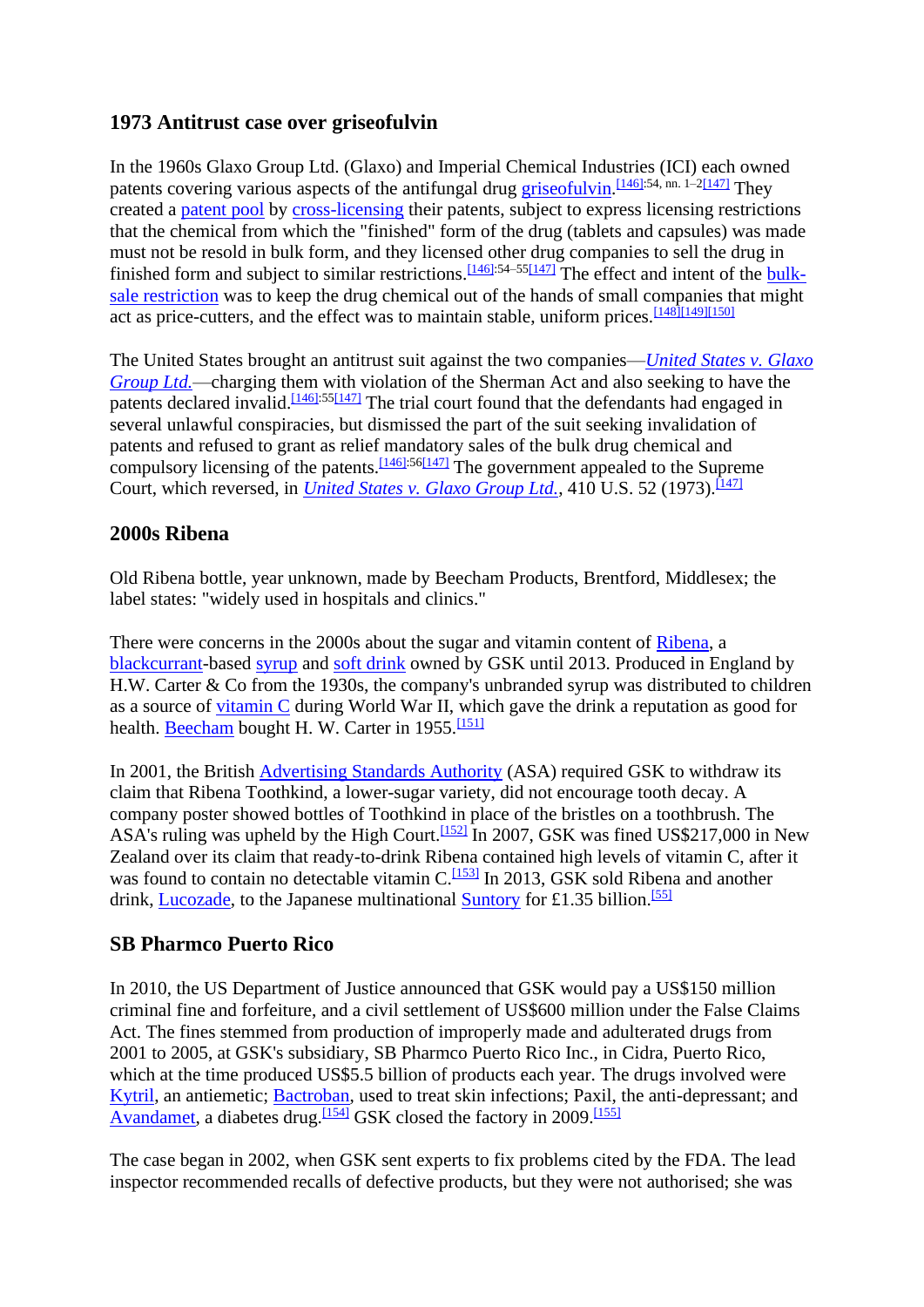fired in 2003, and filed a whistleblower lawsuit. In 2005, federal marshals seized US\$2 billion worth of products, the largest such seizure in history. In the 2010 settlement SB Pharmco pleaded guilty to criminal charges, and agreed to pay US\$150 million in a criminal fine and forfeiture, at that time the largest such payment ever by a manufacturer of adulterated drugs, and US\$600 million in civil penalties to settle the civil lawsuit.<sup>[\[155\]](https://en.wikipedia.org/wiki/GlaxoSmithKline#cite_note-NYTPuerto-157)</sup>

# **China**

Main article: [GSK China Scandal](https://en.wikipedia.org/wiki/GSK_China_Scandal)

In 2013, Chinese authorities announced that, since 2007, GSK had funnelled HK\$3.8 billion in kickbacks to GSK managers, doctors, hospitals and others who prescribed their drugs, using over 700 travel agencies and consulting firms.<sup>[\[156\]](https://en.wikipedia.org/wiki/GlaxoSmithKline#cite_note-158)</sup> Chinese authorities arrested four GSK executives as part of a four-month investigation into claims that doctors were bribed with cash and sexual favours.<sup>[\[157\]](https://en.wikipedia.org/wiki/GlaxoSmithKline#cite_note-159)</sup> In 2014, a Chinese court found the company guilty of bribery and imposed a fine of US\$490 million. Mark Reilly, the British head of GSK's Chinese operations, received a three-year suspended prison sentence after a one-day trial held in secret.<sup>[\[158\]](https://en.wikipedia.org/wiki/GlaxoSmithKline#cite_note-160)</sup> Reilly was reportedly deported from China and dismissed by the company.<sup>[\[159\]](https://en.wikipedia.org/wiki/GlaxoSmithKline#cite_note-161)</sup>

# **Market manipulation in the UK**

In February 2016, the company was fined over £37 million in the UK by the [Competition and](https://en.wikipedia.org/wiki/Competition_and_Markets_Authority)  [Markets Authority](https://en.wikipedia.org/wiki/Competition_and_Markets_Authority) for paying Generics UK, [Alpharma](https://en.wikipedia.org/wiki/Alpharma) and [Norton Healthcare](https://en.wikipedia.org/wiki/Norton_Healthcare) more than £50m between 2001, and 2004, to keep generic varieties of [paroxetine](https://en.wikipedia.org/wiki/Paroxetine) out of the UK market. The generics companies were fined a further £8 million. At the end of 2003, when generics became available in the UK, the price of paroxetine dropped by 70 percent. $\frac{[160]}{[160]}$  $\frac{[160]}{[160]}$  $\frac{[160]}{[160]}$ 

# **Miscellaneous**

Italian police sought bribery charges in May 2004, against 4,400 doctors and 273 GSK employees. GSK and its predecessor were accused of having spent £152m on physicians, pharmacists and others, giving them cameras, computers, holidays and cash. Doctors were alleged to have received cash based on the number of patients they treated with a cancer drug, [topotecan](https://en.wikipedia.org/wiki/Topotecan) (Hycamtin).<sup>[\[161\]](https://en.wikipedia.org/wiki/GlaxoSmithKline#cite_note-163)</sup> The following month prosecutors in Munich accused 70–100 doctors of having accepted bribes from SmithKline Beecham between 1997, and 1999. The inquiry was opened over allegations that the company had given over 4,000 hospital doctors money and free trips.<sup>[\[162\]](https://en.wikipedia.org/wiki/GlaxoSmithKline#cite_note-164)</sup> All charges were dismissed by the Verona court in January 2009.<sup>[\[163\]](https://en.wikipedia.org/wiki/GlaxoSmithKline#cite_note-165)</sup>

In 2006, in the United States GSK settled the largest tax dispute in IRS history, agreeing to pay US\$3.1 billion. At issue were Zantac and other products sold in 1989–2005. The case revolved around intracompany [transfer pricing—](https://en.wikipedia.org/wiki/Transfer_pricing)determining the share of profit attributable to the US subsidiaries of GSK and subject to tax by the  $IRS$ .  $[164]$ 

The UK's [Serious Fraud Office](https://en.wikipedia.org/wiki/Serious_Fraud_Office_(United_Kingdom)) (SFO) opened a criminal inquiry in 2014 into GSK's sales practices, using powers granted by the **Bribery Act 2010**.<sup>[\[165\]](https://en.wikipedia.org/wiki/GlaxoSmithKline#cite_note-167)</sup> The SFO said it was collaborating with Chinese authorities to investigate bringing charges in the UK related to GSK's activities in China, Europe and the Middle East.<sup>[\[166\]](https://en.wikipedia.org/wiki/GlaxoSmithKline#cite_note-168)</sup> Also as of 2014, the US Department of Justice was investigating GSK with reference to the [Foreign Corrupt Practices](https://en.wikipedia.org/wiki/Foreign_Corrupt_Practices_Act)  [Act.](https://en.wikipedia.org/wiki/Foreign_Corrupt_Practices_Act)<sup>[\[167\]](https://en.wikipedia.org/wiki/GlaxoSmithKline#cite_note-169)</sup>